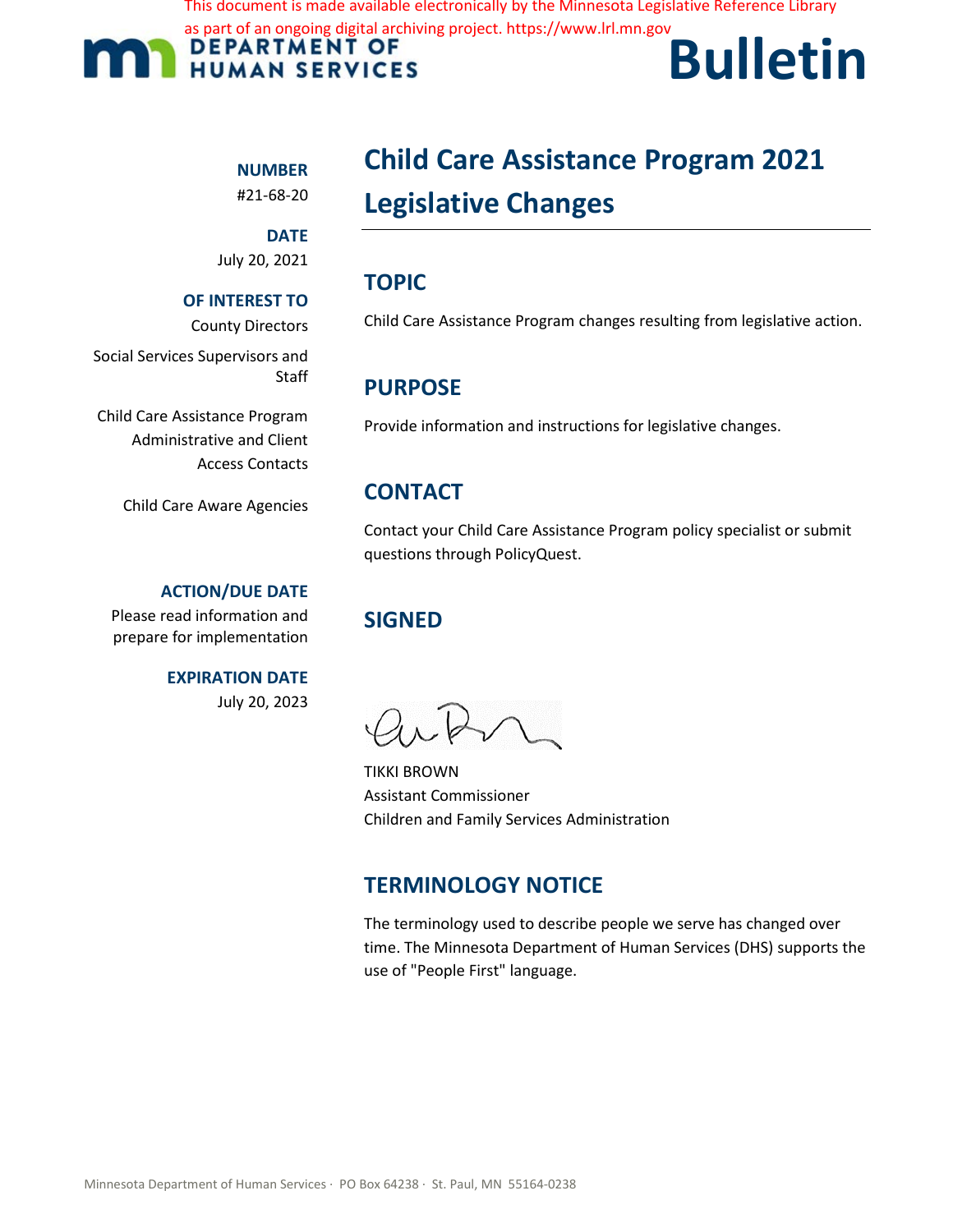# **I. Background**

The Child Care Assistance Program (CCAP) helps approximately 15,000 families and 30,000 children receive child care throughout Minnesota.

During the 2021 legislative session, changes were made to CCAP, including:

- Changes to maximum rates, including changes to the maximum rates for legal nonlicensed (LNL) providers
- Temporary changes to the Basic Sliding Fee (BSF) priorities
- Changes to the allocation formula for the BSF program
- Allocation of additional funds for the BSF waiting list
- Decreasing retroactive authorization and payments
- Updating provider policies for certified centers
- Changes to overpayment policies
- Program unification changes, including updates to the earned income definition, unearned income inclusions and self-employment income determination and asset determination
- Technical statutory changes that do not affect policy application.

This bulletin provides an introduction to these changes. The Department of Human Services (DHS) will provide guidance in the CCAP Policy Manual, future bulletins and memos, including policy details and information about  $MEC<sup>2</sup>$  changes.

# **II. Program Improvements**

Program improvements include increased maximum rates and registration fees, changes to the Basic Sliding Fee (BSF) child care program, retroactive authorization policy changes, overpayment policy changes, and program unification changes. The maximum rate changes help Minnesota meet federal requirements under the Child Care and Development Block Grant reauthorization of 2014.

# **A. Maximum rates and registration fees**

#### **Previous policy**

The maximum rates are set at the 25<sup>th</sup> percentile of the 2018 provider rate survey and have been in effect since September 21, 2020.

The maximum registration fees have been in effect since September 21, 2020. Registration fees are set separately for licensed family child care and for centers.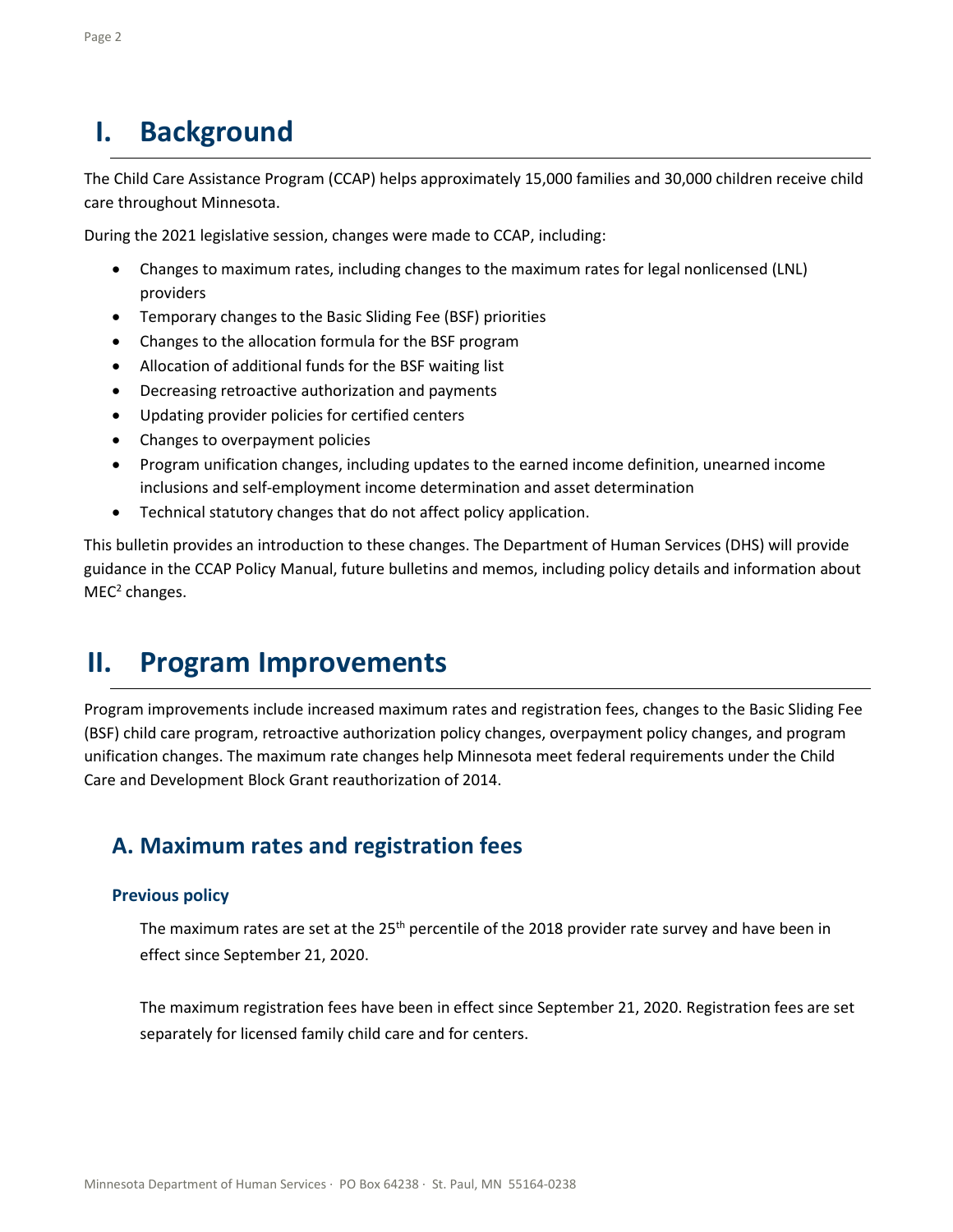#### **New policy**

Beginning November 15, 2021:

- For infant and toddlers, maximum rates will be the  $40<sup>th</sup>$  percentile of the 2021 child care provider rate survey or rates in effect at the time of the update, whichever is greater.
- For preschool and school-age children, maximum rates will be the 30<sup>th</sup> percentile of the 2021 child care provider rate survey or rates in effect at the time of the update, whichever is greater.
- Maximum registration fees will be the  $40<sup>th</sup>$  percentile of the 2021 child care provider rate survey or the fees in effect at the time of the update, whichever is greater.

Beginning the first full service period on or after January 1, 2025, the maximum rates and registration fees will be updated using the 2024 provider rate survey or the rates in effect at the time of the update, whichever is greater.

Maximum rates and registration fees will not decrease as a result of these changes. There may be an increase in one rate but not another. For example, a particular county's maximum rate for infant care in a center may increase, while the maximum rate for preschool care in a center remains the same.

The department will notify agencies when the new maximum rates and registration fees are:

- Published in eDocs, and
- $\bullet$  Updated in MEC<sup>2</sup>, including new Service Authorization auto-approvals.

# **B. Maximum payment rates for legal nonlicensed providers**

#### **Current policy**

Legal nonlicensed (LNL) providers maximum rates are the lesser of:

- 68 percent of the county maximum licensed family child care hourly rate
- The county maximum licensed family child care weekly rate divided by 50 multiplied by 68 percent, if less.

#### **New policy**

Beginning November 15, 2021, legal nonlicensed providers maximum rates are the lesser of:

- 90 percent of the county maximum licensed family child care provider hourly rate
- The county maximum licensed family child care provider weekly rate divided by 50 multiplied by 90 percent.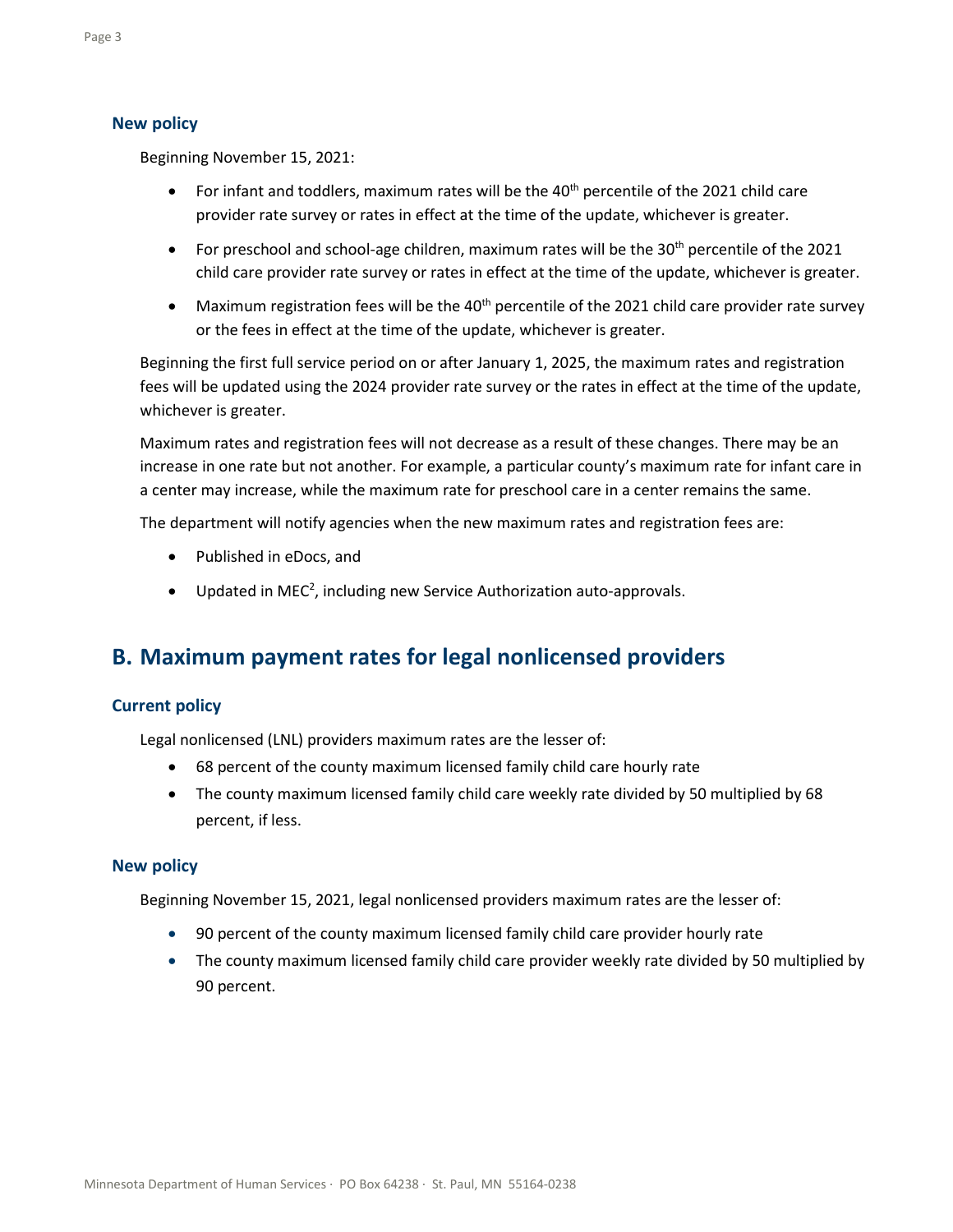# **C. Temporary reprioritization of the Basic Sliding Fee waiting list**

#### **Previous policy**

Families on the Basic Sliding Fee (BSF) waiting list were served in the following order:

- First priority: Non-MFIP families who do not have a high school diploma or high school equivalency including child care needs of minor parents and child care needs of parents under 21 years of age.
- Second priority: Eligible families who have completed their transition year.
- Third priority: Families eligible for Portability Pool.
- Fourth priority: Families in which at least one parent is a veteran.
- Fifth priority: All other eligible families.

#### **New policy**

Beginning July 1, 2021 and ending May 31, 2024, the priorities for the BSF waiting list are:

- First priority remains non-MFIP families who do not have a high school diploma or high school equivalency certification. This includes: child care needs of minor parents, child care needs of parents under 21 years of age, and child care needs of other parents within this priority group.
- Second priority are families in which at least one parent is a veteran.
- Third priority are other eligible families who do not meet the specifications of other priorities. **This is the group of families that used to be served last.**
- Fourth priority are families who are eligible for Portability Pool.
- Fifth priority are eligible families receiving Transition Year Extension (TYE).

# **D. Changes to the allocation formula for Basic Sliding Fee child care**

#### **Previous policy**

Funds were allocated to the Basic Sliding Fee (BSF) as follows:

- One-fourth of funds allocated in proportion to each county's total expenditures for BSF as reported in the most recent fiscal year at the time of allocation
- Up to one-fourth of funds allocated in proportion to the number of families participating in Transition Year child care during and averaged over the most recent six months
- Up to one-fourth of funds allocated in proportion to the average of each county's most recent six months of reported first, second and third priority waiting list (non-MFIP families who do not have a high school diploma or equivalency, eligible families receiving services through Transition Year child care, and families eligible for assistance through Portability Pool)
- Up to one-fourth allocated in proportion to the average of each county's most recent six months of reported waiting list.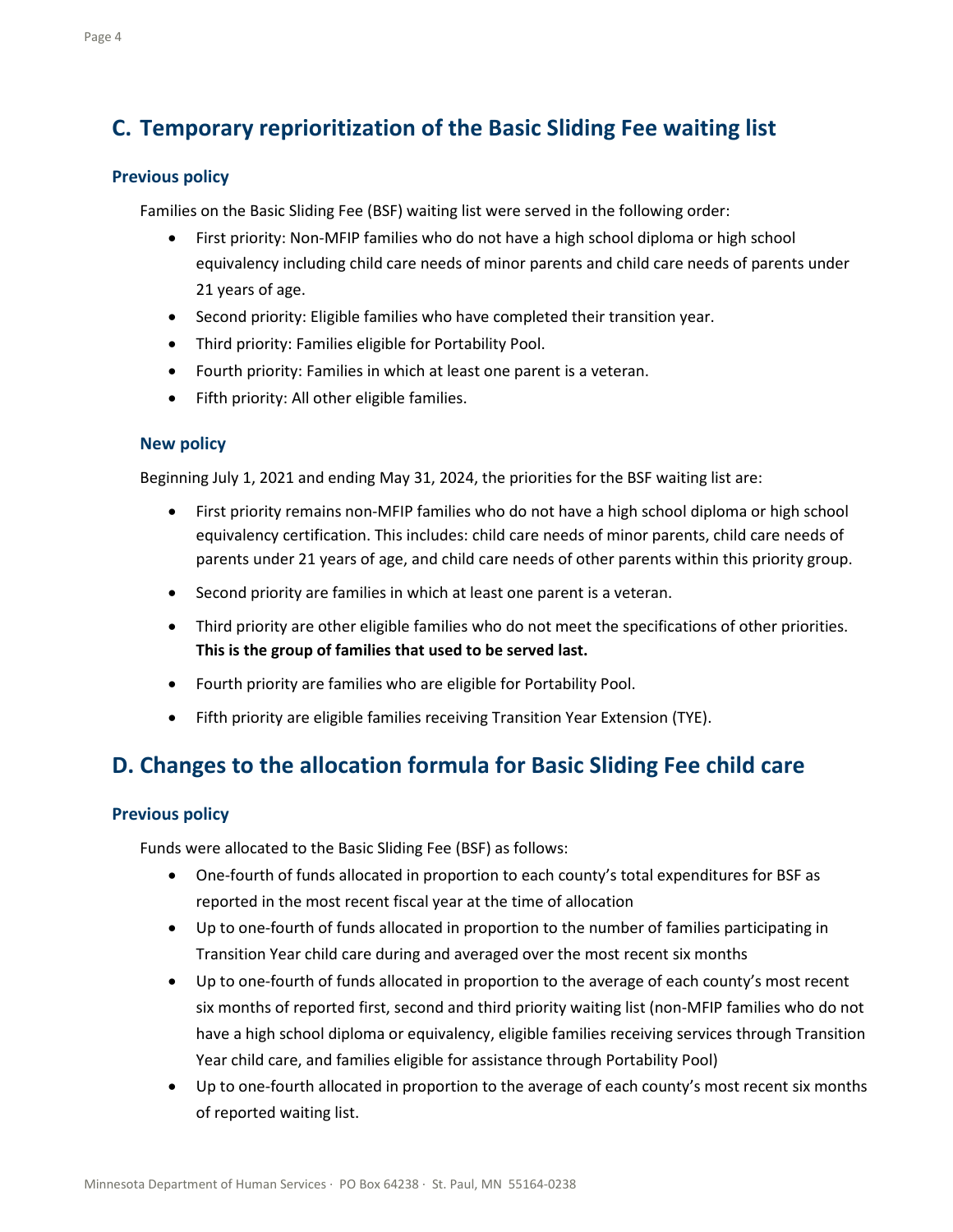#### **New policy**

The allocation formula is now permanently changed to reflect the following:

- One-fourth of funds allocated in proportion to each county's total expenditures for BSF as reported in the most recent fiscal year at the time of allocation (no change from previous statute)
- Up to one-fourth of funds allocated in proportion to the number of families participating in Transition Year child care during and averaged over the most recent six months at the time of allocation (no change from previous statute)
- Up to one-half of funds allocated in proportion to the average of each county's most recent 12 months of reported waiting lists

# **E. Additional funds to Basic Sliding Fee**

The legislation appropriates \$15 million to serve additional families from the Basic Sliding Fee (BSF) waiting list in Fiscal Year 2024 (calendar year 2024 allocations for BSF). *This is in addition to \$ 40 million in funds from the federal Coronavirus Response and Relief Supplemental Appropriations Act (CRRSAA) allocated to the BSF waiting list in Fiscal Years 2021, 2022, and 2023.* 

NOTE:

- Calendar year 2021 allocations were published and included \$10 million in CRRSAA funds and have not changed.
- Calendar year 2022 preliminary allocations were published June 21, 2021.The preliminary amounts included CRRSSA funds totaling \$16 million, using the standard allocation formula. The Calendar year2022 allocation **will** change and is expected to be published again by end of July 2021. It will reflect funds added due to rates changes and the modified allocation formula.
- Calendar year 2023 allocations will include funds for rates and \$14 million in the CRRSAA fund to be used for calendar year 2023 allocations.

# **F. Limiting retroactive authorization and payments**

#### **Previous policy**

Regardless of sub-program, if a provider provides care for a time period without receiving a Service Authorization and billing form for an eligible family, payment was only able to be made retroactively for a maximum of six months from the date the provider is issued a Service Authorization and billing form.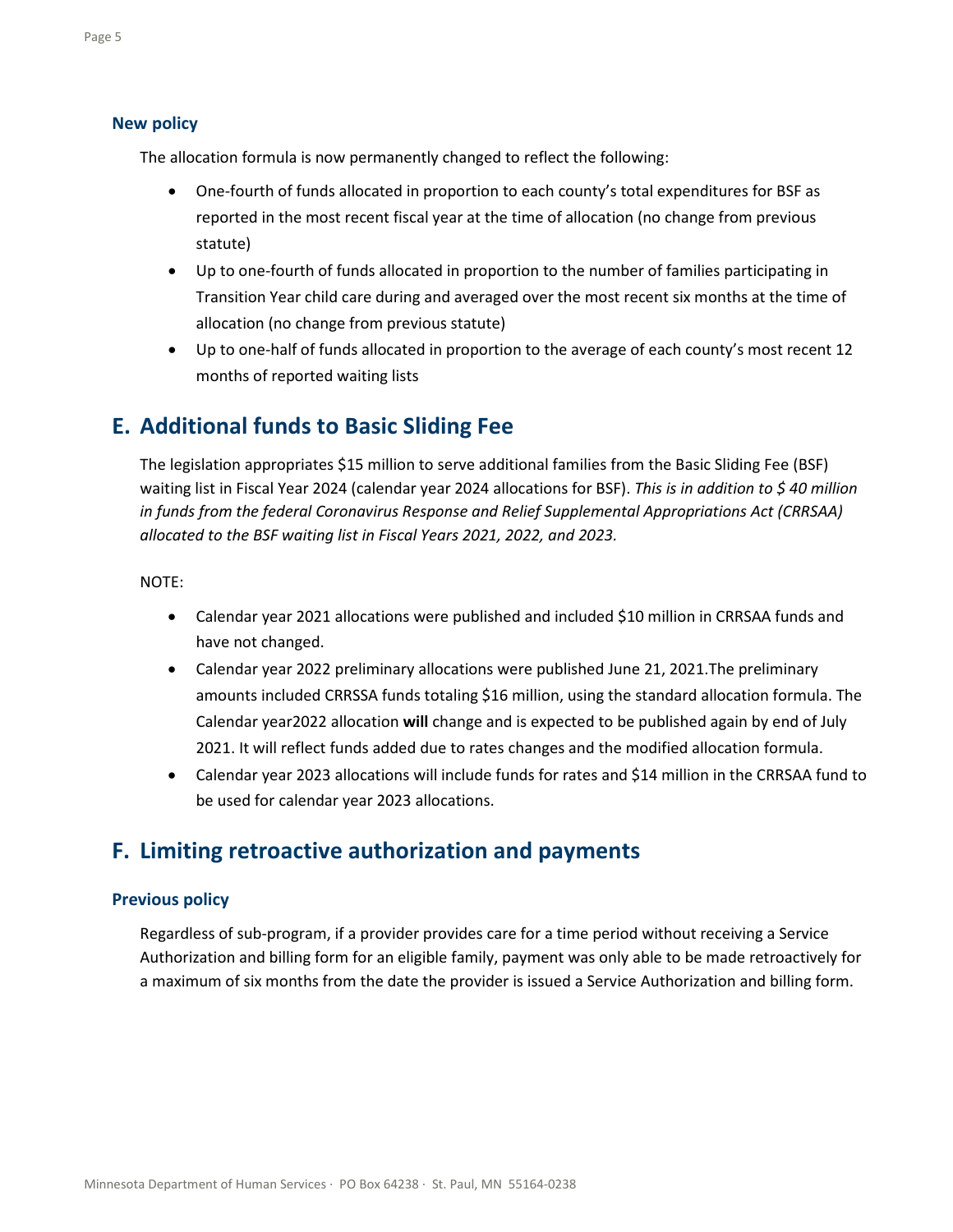#### **New policy**

Effective July 1, 2021:

- CCAP continues to allow authorization and payment for families at application to the date the family meets authorization and eligibility requirements, not more than six months from the date a provider is issued a Service Authorization and billing form. This allows families on MFIP Child Care to use their three months of retroactive eligibility.
- Retroactive authorization and payment for families with ongoing eligibility is decreased from six months to three months in instances where providers have not received a Service Authorization and billing forms.

# **G. Changes to overpayment policies**

#### **Previous policy**

An overpayment existed even when it was solely caused by agency error or circumstances outside the responsibility and control of the family or provider.

There was no time limit or "look-back period" for child care assistance overpayments.

#### **New policy**

Effective August 1, 2021:

- Overpayments that result only from agency error, and not from a family or provider's actions or errors cannot be assessed or collected.
- Overpayments that result from a combination of agency error and a family or provider's error can still be assessed.
- Agencies cannot assess overpayments that occurred more than six years before the overpayment was determined, unless an overpayment resulted from fraud.

New policies apply to overpayments assessed August 1, 2021 or after. The overpayment itself may have occurred before August 1, 2021. For example, an overpayment determined on August 1, 2021 that did not result from fraud cannot go back farther than August 1, 2015.

### **H. Program unification**

Program unification changes impacting programs subject to Minnesota Statutes, section 256P also impact CCAP. A legislative changes bulletin covering changes to cash assistance programs will be published in the coming weeks.

#### **Previous policies**

*Unemployment Insurance income*

• All unemployment insurance is counted as unearned income.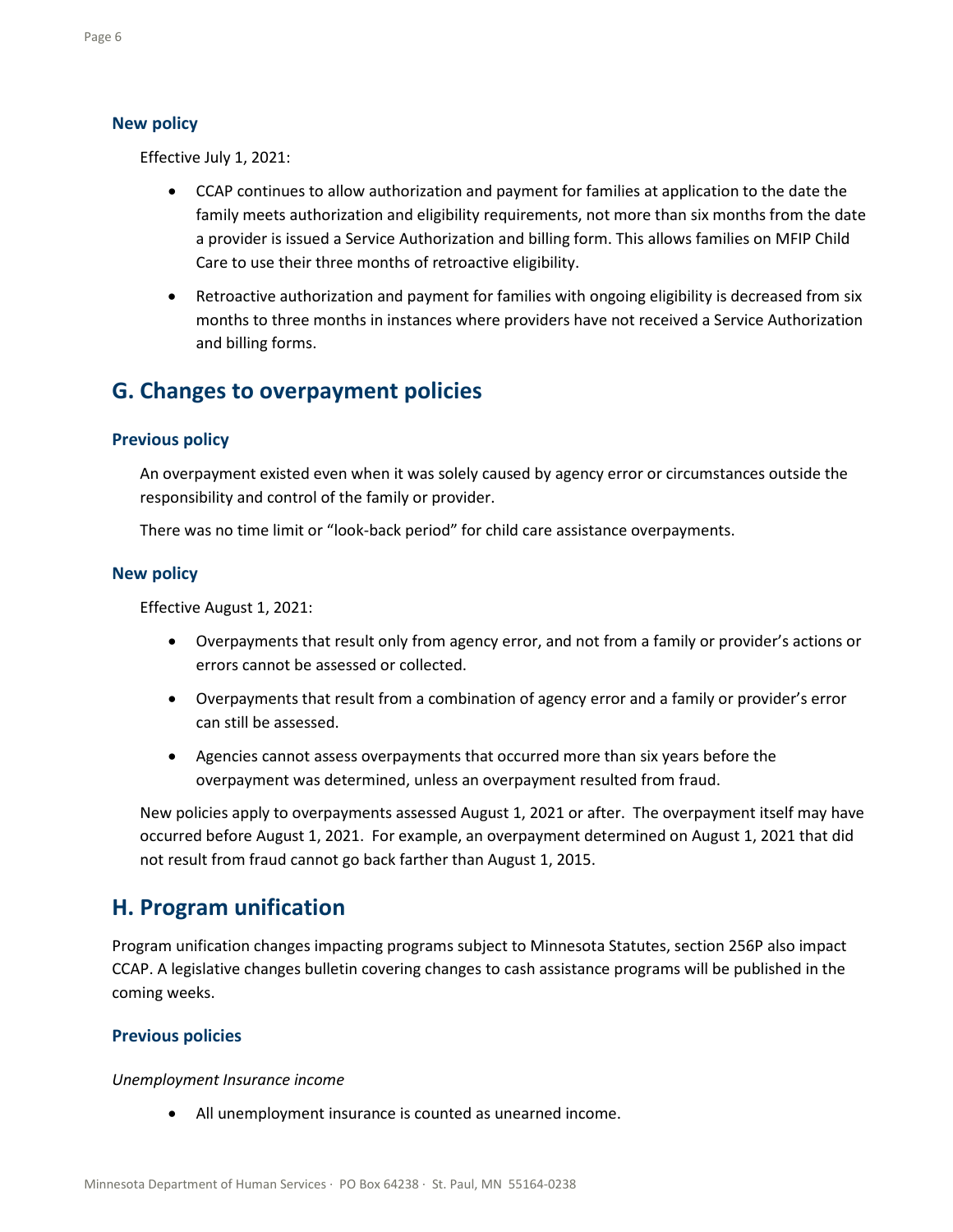#### *Earned income definition*

- Cash or in-kind income earned through the receipt of wages, salary, commissions, bonuses, tips, gratuities, profit from employment activities, net profit from self-employment activities, payments made by an employer for regularly accrued vacation or sick leave, severance pay based on accrued leave time, payments from training programs at a rate at or greater than the state's minimum wage, royalties, honoraria, or other profit from activity that results from the client's work, service, effort, or labor. The income must be in return for, or as a result of, legal activity.
- Above items are considered and counted as earned income.

#### *Non-recurring income (lump sums)*

- Nonrecurring income over \$60 per quarter unless earmarked and used for the purpose for which it is intended.
- Considered and counted as unearned income.

#### *Worker's compensation*

• This type of income is not currently included in the list of unearned income sources; and is not currently counted or verified.

#### *Self-employment*

- Self-employment income must be calculated based on gross receipts less operating expenses.
- Self-employment income is used to determine income eligibility, if the activity meets the requirement to be considered an authorized activity, and the amount of child care that can be authorized.
- Self-employment income is counted as earned income.

#### *Cost of Living Adjustment Changes*

• There is no adjustment for the cost of living for MFIP cash assistance benefits.

#### **New policies**

#### *Unemployment Insurance income*

- Effective June 30, 2021, only Unemployment Insurance received by some adult members is counted.
- Unemployment Insurance from adult dependents 18 years of age and enrolled in secondary school and adult caregivers 18 or 19 years of age and enrolled in school at least half-time are not counted
- Unemployment Insurance does not need to be verified when it is not counted.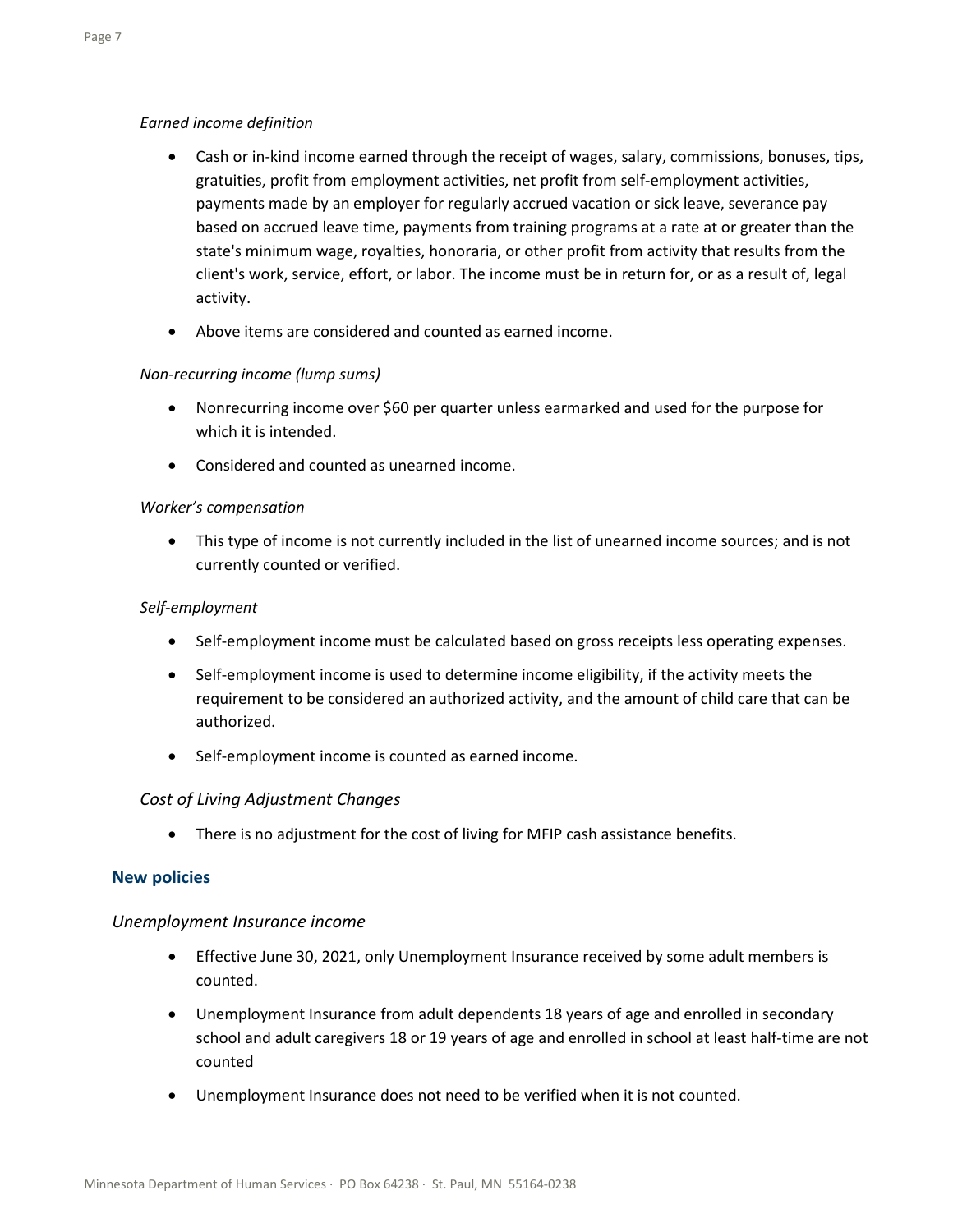#### *Earned income definition*

- Effective August 1, 2021, the following sources of earned income are not counted and do not need to be verified:
	- o "in-kind" income
	- o student financial assistance such as work study
	- o payment from student training programs
- Rehabilitation and service program income are counted as unearned income if the payments meet or exceed the state's minimum wage rate.

#### *Non-recurring income (lump sums)*

- Effective August 1, 2021, nonrecurring income over \$60 per quarter is counted unless the nonrecurring income is:
	- o (A) from tax refunds, tax rebates, or tax credits;
	- o (B) a reimbursement, rebate, award, grant, or refund of personal or real property or costs or losses incurred when these payments are made by: a public agency; a court; solicitations through public appeal; a federal, state, or local unit of government; or a disaster assistance organization;
	- o (C) provided as an in-kind benefit; or
	- o (D) earmarked and used for the purpose for which it was intended.
- The specified non-recurring income sources in  $(A) (D)$  are no longer counted and do not need to be verified.

#### *Worker's compensation*

• Effective August 1, 2021, worker's compensation is counted unearned income and must be verified.

#### *Self-Employment*

- Effective May 1, 2022, applicants and participants must choose one of the following methods described for determining self-employment earned income:
	- o (1) one-half of gross earnings from self-employment; or
	- o (2) taxable income as determined from an Internal Revenue Service tax form that has been filed with the Internal Revenue Service for the most recent year and according to guidance provided for the Supplemental Nutrition Assistance Program.
- The full value of business accounts used to pay expenses not related to the business are counted towards the CCAP asset limit and must be verified if the family certifies their assets are more than \$1 million.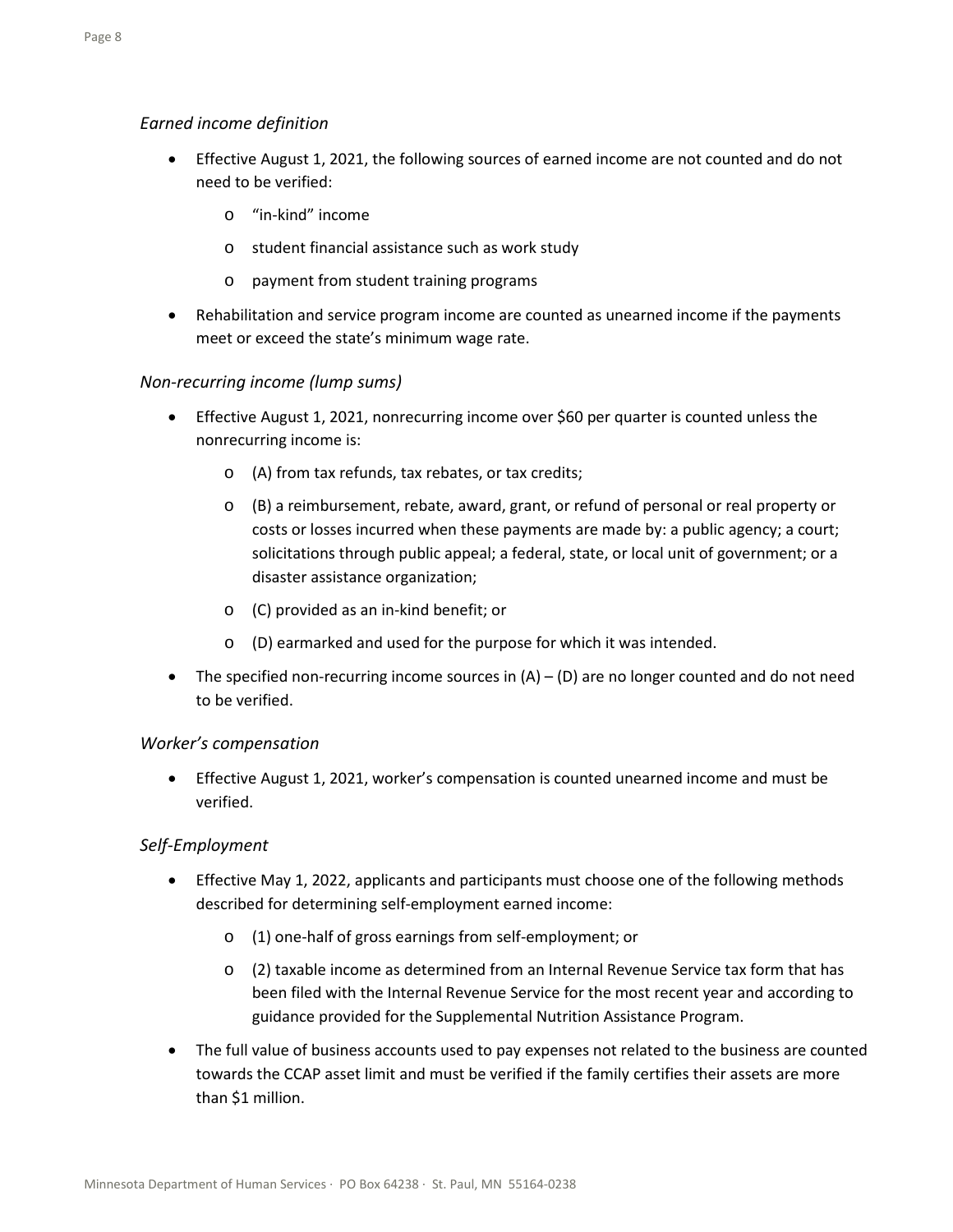*Cost of Living Adjustment changes for families receiving MFIP or DWP*

• MFIP and DWP cash assistance benefits shall be updated on October 1 of each year to account for the cost of inflation.

# **III. Technical changes and clarifications**

# **A. Provider policies for license exempt certified centers**

#### **Previous policy**

County and tribal agencies and the department may close or deny a licensed or legal nonlicensed child care provider's registration, stop payment or refuse to pay a bill when a provider is out of compliance with certain CCAP policies, such as violating attendance record requirements or providing false price information, or when a licensed provider operating after receipt of an order of suspension or revocation, even when the provider continues operating pending their licensing appeal.

#### **New policy**

Effective August 1, 2021, certified centers are subject to the same law as licensed and legal nonlicensed, child care providers. County and tribal agencies and the department may close or deny a certified license exempt center's registration, stop payment, or refuse to pay a bill when the certified license exempt center is out of compliance with certain CCAP policies, such as violating attendance record requirements, or is operating after receipt of an order of decertification, even when the provider continues operating pending their decertification appeal.

# **B. General policy clarifications**

The 2021 Legislature passed technical statutory updates to align with existing laws and practices. These updates are effective August 1, 2021 and will not impact how CCAP policies are applied. Updates include:

- Specifying there is no minimum threshold to collect overpayments that result from fraud and clarifying the Department of Human Services (DHS) has the same authority as CCAP agencies (counties and tribes) to assess and collect overpayments. *See amendments to Minn. Stat. §119B.11, subd. 2a.*
- Eliminating provisional payments to child care providers with pending registrations. *See amendment to Minn. Stat. §119B.125, subd. 1 and repeal of Minn. Stat. §119B.125, subd. 5.*
- Specifying CCAP agencies and/or DHS cannot close or deny a child care provider's registration because the provider has a conditional license. *See amendments to Minn. Stat. §119B.13, subd. 6(d)(4)(iii).*